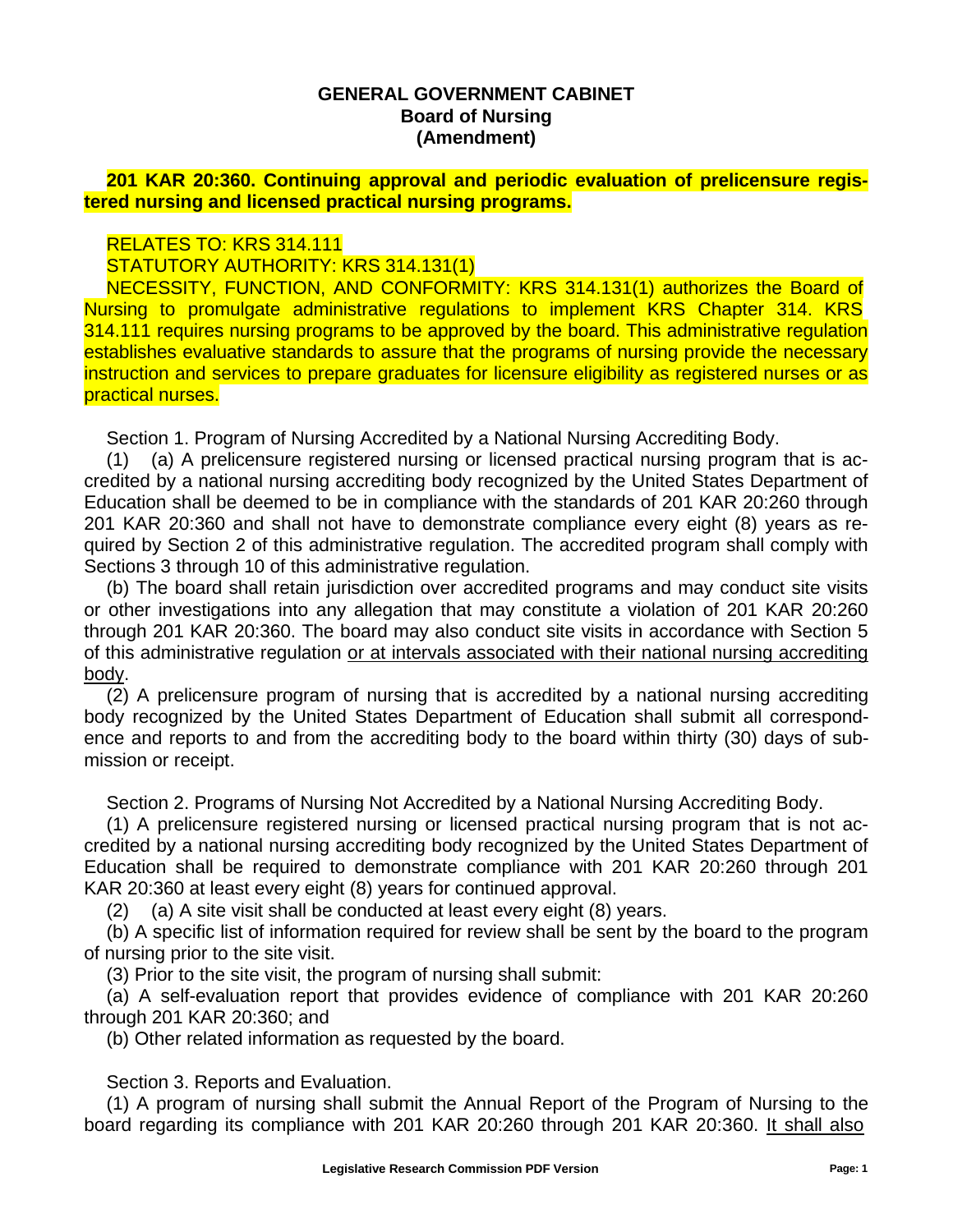submit the benchmarks set out in Section 5(2)(f) of this administrative regulation.

(2) To verify continued compliance with 201 KAR 20:260 through 201 KAR 20:360, the program of nursing shall submit progress reports or periodic supplemental reports, completed questionnaires, surveys, and other related documents as requested by the board.

(3) Pursuant to 201 KAR 20:260, Section 2(7)(a), the faculty[shall establish an evaluation plan and] shall engage in an evidence based planning and evaluation process that incorporates a systematic review of the program of nursing that results in continuing improvement. This process shall result in an evaluation report that is submitted to the board.[Revisions to the evaluation plan or report shall be submitted with the annual report.]

(4) Data collection for the evaluation report shall be on-going and shall reflect aggregate analysis and trending.[The evaluation plan shall include evidence that data collection is evidence-based, on-going, and reflects the collection, aggregate analysis, and trending of data.]

(5) The evaluation report[plan] shall include specific responsibilities for data collection methods, individuals or groups responsible, frequency of data collection, indicators of achievement, findings, and outcomes for evaluating the following aspects of the program:

(a) Organization and administration of the program of nursing;

(b) Curriculum;

(c) Resources, facilities, and services;

(d) Teaching and learning methods including distance education;

(e) Faculty evaluation;

(f) ) Student achievement of program outcomes;

(g) ) Graduation rates;

(h) Licensure examination pass rates;

(i) ) Employment rates of graduates; and

(j) Clinical resources, including laboratory and simulation.

(6) If a program of nursing utilizes distance education for didactic instruction, it shall evaluate and assess the educational effectiveness of its distance education program to ensure that the distance education program is substantially comparable to a campus based program.

(7) The evaluation report shall provide evidence that the outcomes of the evaluation process are used to improve the quality and strength of the program.

Section 4. Benchmarks Calculation of Pass Rate. (1) The board shall utilize the following benchmarks to evaluate a program of nursing. Except for the pass rate, the benchmarks shall be calculated annually from July 1 to June 30. The board shall calculate the pass rate for a program of nursing on an annual basis from January 1 to December 31 for all first time takers of the NCLEX.

(1)The pass rate for first time takers of the NCLEX who tested within twelve (12) months of the program completion date as reported on the Certified List of Kentucky Program of Nursing Graduates or the Certified List of Out-of-state Program of Nursing Graduates incorporated by reference in 201 KAR 20:070;

(2)The faculty turnover rate. A faculty member whose employment ends on or before June 30 of any year shall be counted in that year's calculation;

(3) The program administrator turnover rate;

(4)The graduation rate;

(5)The faculty grievance rate; and

(6) The student grievance rate.  $[2]$  Individuals included in the annual calculation shall have tested within six (6) months of the program completion date as reported on the Certified List of Kentucky Program of Nursing Graduates or the Certified List of Out-of-state Program of Nursing Graduates incorporated by reference in 201 KAR 20:070.]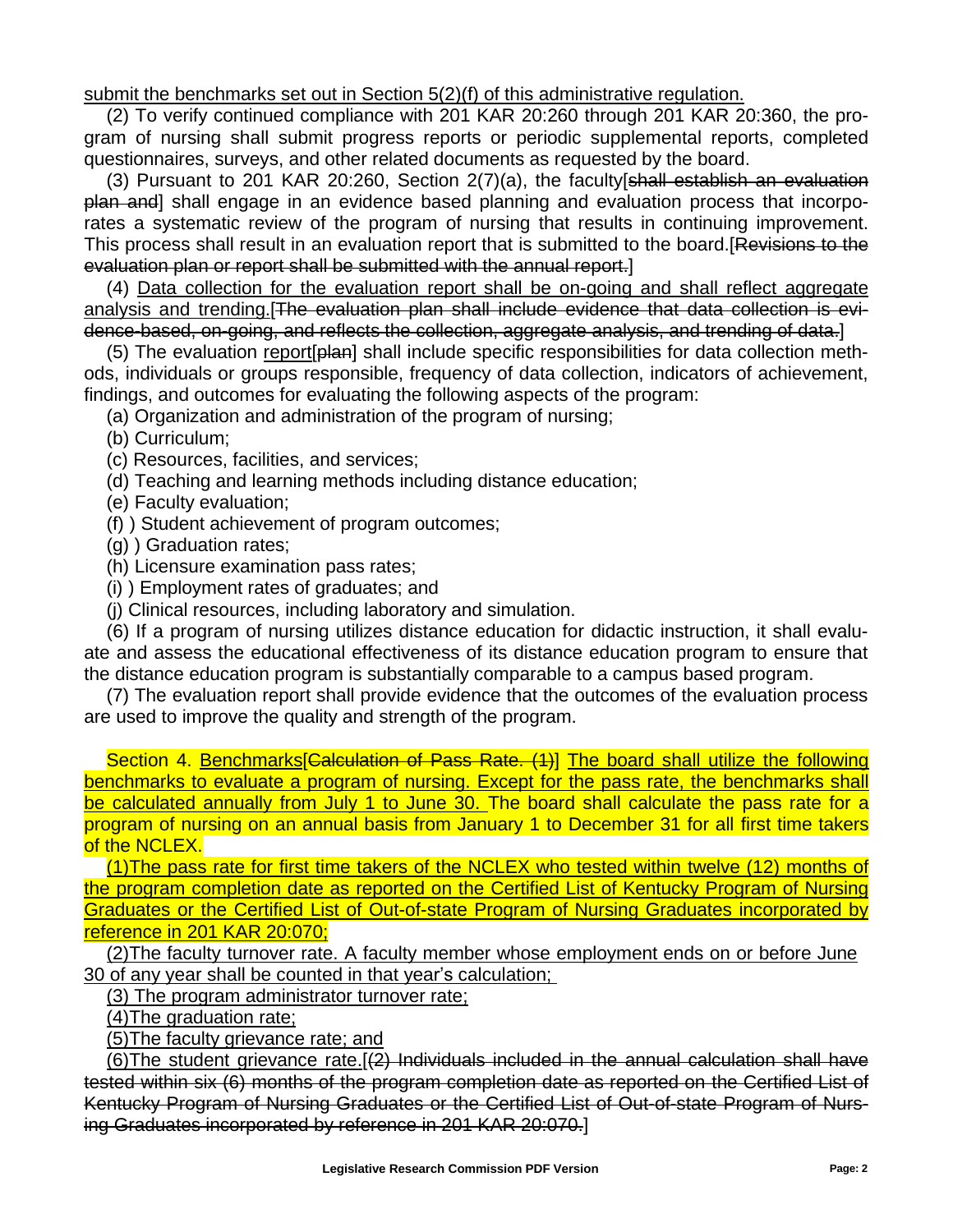Section 5. Site Visits.

(1) The board may conduct site visits at any time.

(2) The following situations may be cause for a site visit to determine if the standards of 201 KAR 20:260 through 201 KAR 20:360 are being met:

(a) Denial, withdrawal, or change of status by a national nursing accrediting agency;

(b) Providing false or misleading information to students or the public concerning the program;

(c) A written complaint received from faculty, students, or the general public relating to a violation of 201 KAR 20:260 through 201 KAR 20:360;

(d) A change in physical facilities;

(e) Information received by the board that may indicate a violation of 201 KAR 20:260 through 201 KAR 20:360;

(f) A change in any of the[these] benchmarks listed in section 4 of this administrative regulation as follows:

1. A pass rate as calculated by Section 4 of this administrative regulation that:

a. Is less than an average of eighty (80)[eighty-five (85)] percent for three (3) consecutive years; or

b. Varies above and below eighty (80)[eighty-five (85)] percent from year to year over the previous five (5) years;

2. A faculty turnover rate greater than thirty (30) percent for two (2) consecutive years;

3. A program administrator turnover rate of more than three (3) individuals in five (5) years;

4. A graduation rate of less than sixty (60) percent of the original admitted cohort of newlyenrolled students within the maximum time frame allowed for completion. The maximum time frame shall be determined by multiplying the standard program length for normally progressing students by 1.5. Calculation of the graduation rate shall include students who are enrolled for the first time in the first nursing course of the nursing program curriculum. All students admitted within the original cohort shall be included in the calculation regardless of whether a stude nt may be excluded from the calculation utilized by a national nursing accrediting body;

5. Twenty-five (25) percent or more of the total number of nursing faculty who file grievances or appeals that are substantiated; or

6. Substantiated student grievances and appeals of more than ten (10) percent of the[nursing] student population enrolled in the nursing program each year; or

(g) ) Failure to submit reports as required by 201 KAR 20:260 through 201 KAR 20:360.

(3)A program of nursing that fails to meet one or more benchmarks for a year shall submit a report that examines the factors that contributed to the failure to meet and shall provide a description of the corrective measures to be implemented.

(4)(a) The board shall annually compile information on how the programs of nursing met the benchmarks. This information shall be published on the board's Web site.

(b) A program of nursing shall post a link to the information compiled pursuant to paragraph (a) of this subsection on the program of nursing's Web site. The link shall be easy to locate on the program's home page.

Section 6. Action Following Site Visit. (1)(a) Following a site visit and prior to board consideration, a draft of the site visit report shall be made available to the program administrator for review and correction of factual data.

(b) The program administrator shall be available during the discussion of the report at the board committee to provide clarification.

(c) If the site visit results in a finding of non-compliance with 201 KAR 20:260 through 201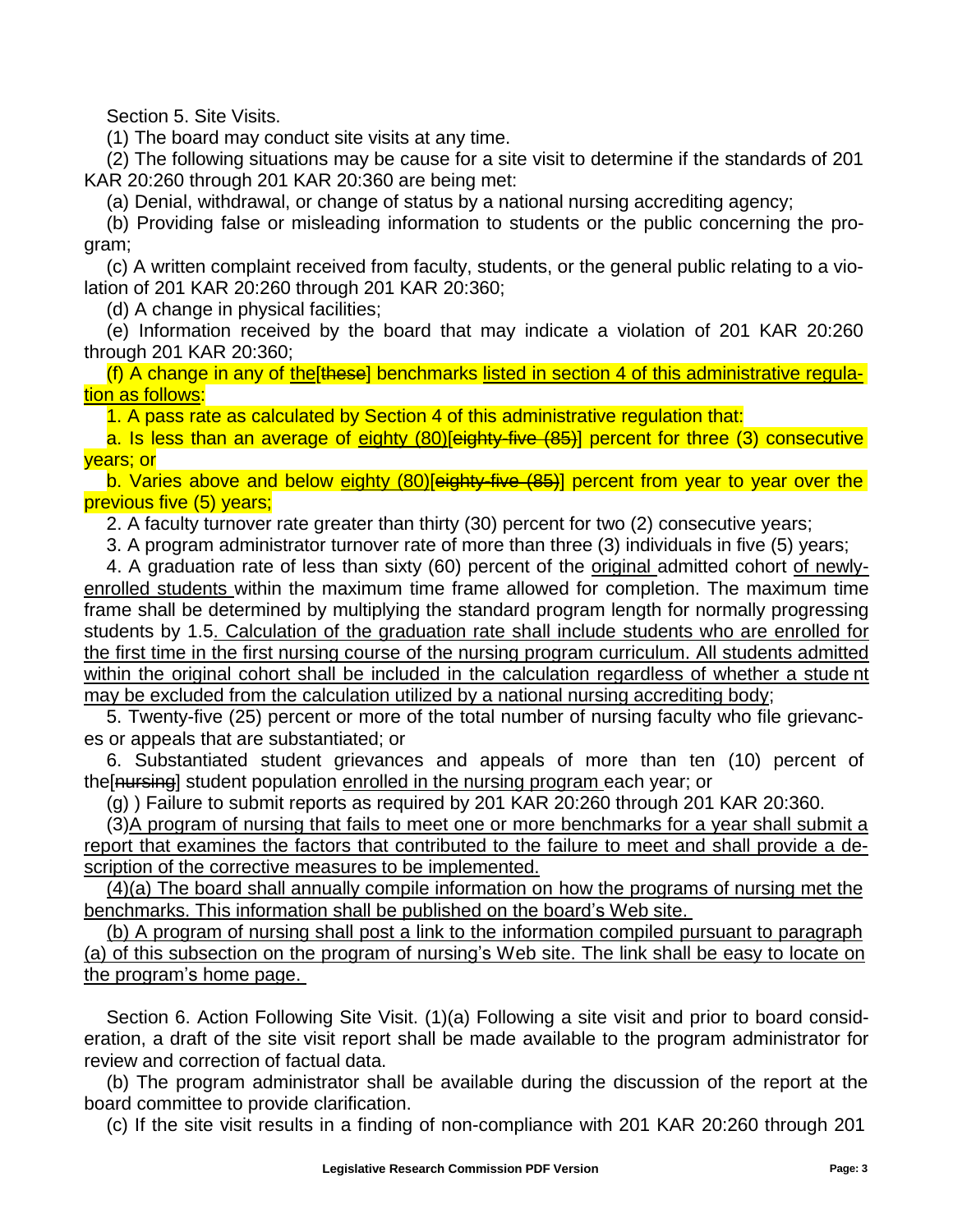KAR 20:360 by the program of nursing, a letter shall be sent to the program administrator regarding any requirements to be met.

(d) The board shall notify the program of nursing of the time frame within which it shall meet the requirements. The board shall verify that the requirements have been met.

(2)(a) If the program of nursing is unable to meet the requirements in the time set by the board, it may request additional time. The board, in its discretion, may grant or deny this request based on the rationale for the request.

(b) If the board denies the request for additional time, it shall begin the process established in Section 7 of this administrative regulation.

Section 7. Withdrawal of Approval. (1) If, in the opinion of the board, the standards established by 201 KAR 20:260 through 201 KAR 20:360 are not being met, the board shall send notice to the program administrator of the affected program of nursing of its intent to withdraw approval. The notice shall be sent return receipt requested.

(2) When making this determination, the board shall consider the following factors:

(a) The number and severity of the deficiencies;

(b) The length of time in which the deficiencies have existed; and

(c) Any exigent circumstances.

(3) Within thirty (30) days of receipt of the notice, the program administrator of the affected program may request an administrative hearing pursuant to KRS Chapter 13B. If an administrative hearing is not requested, program approval shall be withdrawn and the program shall be closed. A closed program shall comply with subsection (5) of this section.

(4)(a) If a program of nursing requests an administrative hearing, that hearing shall be held within sixty (60) days of the request.

(b) The hearing shall be held before a hearing officer or before the full board.

(5)(a) A program of nursing whose approval has been withdrawn by the board shall be removed from the official approved status listing upon the effective date of the decision. Students currently enrolled in the last semester or quarter of the program may complete the program. If the student graduates, he or she may apply for licensure and make take the licensure examination. Any other student shall not be allowed to apply for licensure or take the licensure examination, unless the student graduates from another approved program of nursing.

(b) The program of nursing that has been closed shall assist a currently enrolled student to transfer to an approved program of nursing.

Section 8. Voluntary Closure of a Program. (1) A governing institution seeking to close a program of nursing shall submit written notification to the board at least six (6) months prior to the planned closing date.

(2) A governing institution may choose one (1) of the following procedures for closing a program of nursing as established in paragraph (a) or (b) of this subsection.

(a) The governing institution shall continue the program of nursing until the last class enrolled has graduated.

1. The program shall continue to meet the standards until all students enrolled in nursing courses have graduated or transferred.

2. The official closing of the program shall be the date on the degree, certificate, or diploma of the last graduate.

3. The governing institution shall notify the board in writing of the official closing date.

(b) The governing institution shall close the program following the transfer of students to other approved programs.

1. The program shall continue to meet the standards until all students have transferred.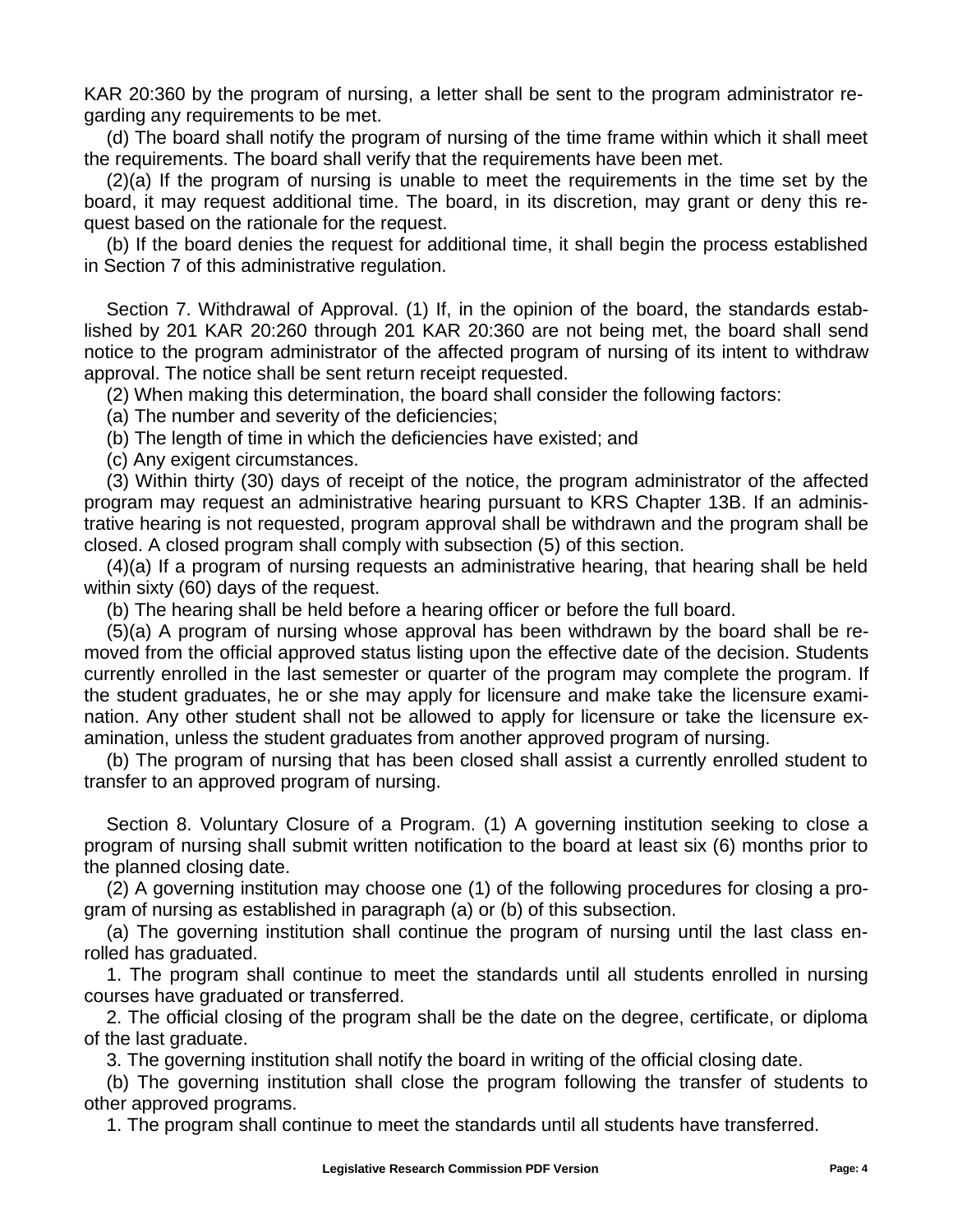2. The names of students who have transferred to approved programs and the date of the last student transfer shall be submitted to the board by the governing institution.

3. The date of the last student transfer shall be the official closing date of the program.

(3) Custody of records.

(a) The governing institution that continues to operate shall retain responsibility for the records of the students and graduates. The board shall be advised of the arrangement made to safeguard the records.

(b) The governing institution that ceases to exist shall transfer the academic transcript of each student and graduate to a third party vendor approved by the Council for Postsecondary Education[the board] for safekeeping.[1. The transcript of the student or graduate shall identify the date on which the program closed.

2. The board shall be consulted about the disposition of all other program records.]

Section 9. Change in Ownership or Organization of the Governing institution. (1) The governing institution shall notify the board in writing of any intent to transfer administrative authority or ownership. The new administrative authority or owner shall inform the board of its plans for immediate and future operation.

(2) The board shall conduct a site visit to ensure adherence by the program of nursing to 201 KAR 20:260 through 201 KAR 20:360.

(3) Following this site visit, approval of the program of nursing shall continue under the new ownership or administrative authority if the approval standards continue to be met.

Section 10. Incorporation by Reference. (1) "Annual Report of the Program of Nursing", 10/18[12/15], Kentucky Board of Nursing, is incorporated by reference.

(2) This material may be inspected, copied, or obtained, subject to applicable copyright law, at the Kentucky Board of Nursing, 312 Whittington Parkway, Suite 300, Louisville, Kentucky 40222, Monday through Friday, 8 a.m. to 4:30 p.m.

## KELLY JENKINS, President

APPROVED: October 18, 2018

FILED WITH LRC: October 23, 2018 at 1 p.m.

PUBLIC HEARING AND PUBLIC COMMENT PERIOD: A public hearing on this administrative regulation shall be held on December 21, 2018 at 10:00 a.m. (EST) in the office of the Kentucky Board of Nursing, 312 Whittington Parkway, Suite 300, Louisville, Kentucky. Individuals interested in being heard at this hearing shall notify this agency in writing five workdays prior to the hearing, of their intent to attend. If no notification of intent to attend the hearing is received by that date, the hearing may be canceled. This hearing is open to the public. Any person who wishes to be heard will be given an opportunity to comment on the proposed administrative regulation. A transcript of the public hearing will not be made unless a written request for a transcript is made. If you do not wish to be heard at the public hearing, you may submit written comments on the proposed administrative regulation. Written comments shall be accepted until end of day (11:59 p.m.) December 31, 2018. Send written notification of intent to be heard at the public hearing or written comments on the proposed administrative regulation to the contact person.

CONTACT PERSON: Megan LaFollette, Kentucky Board of Nursing, 312 Whittington Parkway, Suite 300, Louisville, Kentucky 40222, phone (502) 429-7192, fax (502) 429-1248, emai[l](mailto:Megan.LaFollette@ky.gov) [Megan.LaFollette@ky.gov.](mailto:Megan.LaFollette@ky.gov)

REGULATORY IMPACT ANALYSIS AND TIERING STATEMENT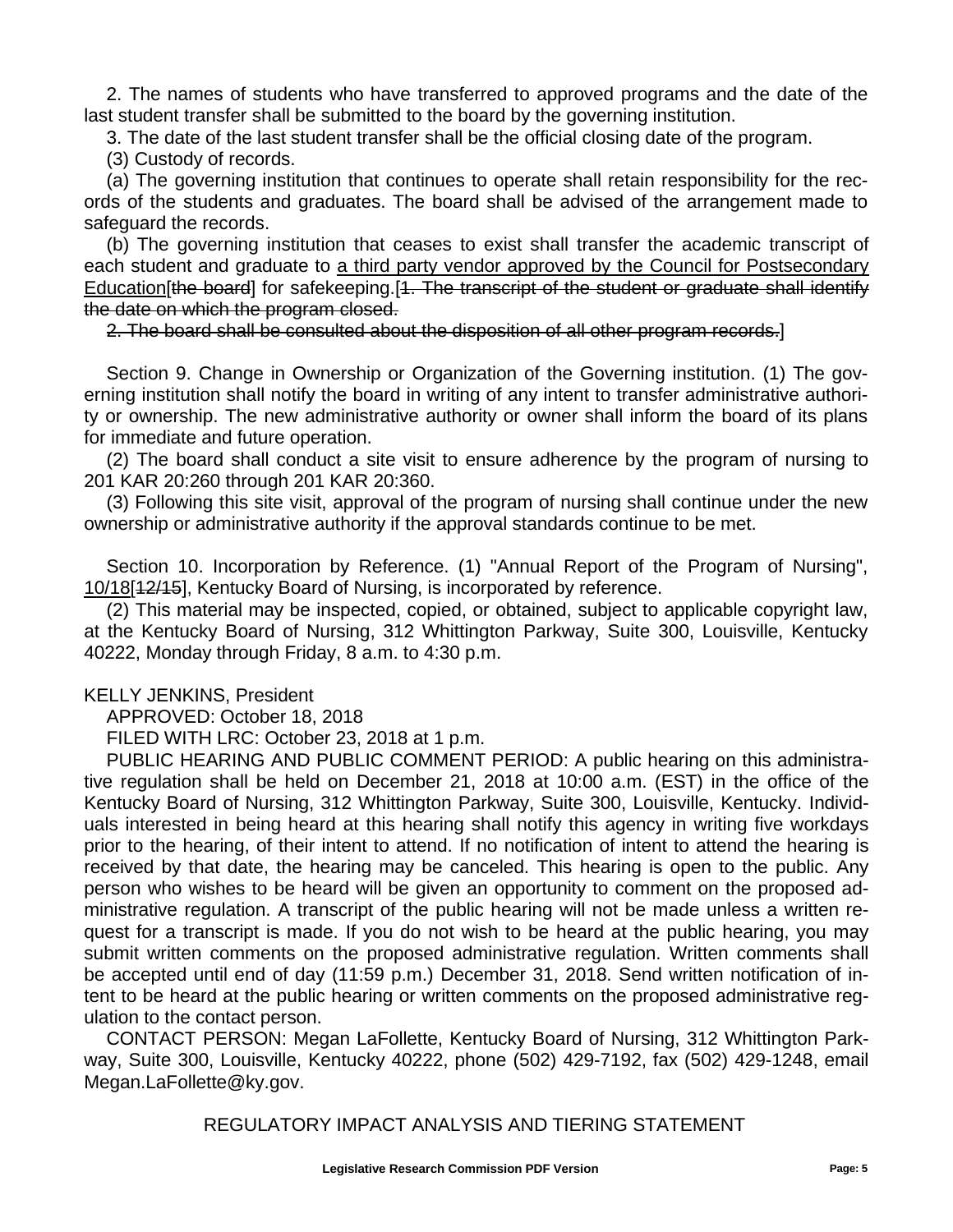Contact Person: Megan LaFollette

(1) Provide a brief summary of:

(a) What this administrative regulation does: This administrative regulation sets standards for continued approval and periodic evaluation of prelicensure programs of nursing.

(b) The necessity of this administrative regulation: This administrative regulation is necessary because of KRS 314.111.

(c) How this administrative regulation conforms to the content of the authorizing statutes: This administrative regulation conforms to the content of the authorizing statutes by setting standards.

(d) How this administrative regulation currently assists or will assist in the effective administration of the statutes: This administrative regulation assists in the effective administration of the statutes by setting standards.

(2) If this is an amendment to an existing administrative regulation, provide a brief summary of:

(a) How the amendment will change this existing administrative regulation: It makes several changes most of which are housekeeping in nature. It also clarifies the benchmarks a program must meet.

(b) The necessity of the amendment to this administrative regulation: The administrative regulation needed revision to keep it current and relevant.

(c) How the amendment conforms to the content of the authorizing statutes: KRS 314.111 authorizes the Board to make these changes.

(d) How the amendment will assist in the effective administration of the statutes: By cleaning up the language and clarifying the benchmarks.

(3) List the type and number of individuals, businesses, organizations, or state and local governments affected by this administrative regulation: Programs of nursing, approximately 150.

(4) Provide an analysis of how the entities identified in question (3) will be impacted by either the implementation of this administrative regulation, if new, or by the change, if it is an amendment, including:

(a) List the actions that each of the regulated entities identified in question (3) will have to take to comply with this administrative regulation or amendment: They will have to comply with the standards.

(b) In complying with this administrative regulation or amendment, how much will it cost each of the entities identified in question (3): Unknown.

(c) As a result of compliance, what benefits will accrue to the entities identified in question (3): They will be in compliance with the administrative regulation.

(5) Provide an estimate of how much it will cost the administrative body to implement this administrative regulation:

(a) Initially: There is no additional cost.

(b) On a continuing basis: There is no additional cost.

(6) What is the source of the funding to be used for the implementation and enforcement of this administrative regulation: Agency funds.

(7) Provide an assessment of whether an increase in fees or funding will be necessary to implement this administrative regulation, if new, or by the change if it is an amendment: No increase is needed.

(8) State whether or not this administrative regulation established any fees or directly or indirectly increased any fees: It does not.

(9) TIERING: Is tiering applied? Tiering was not applied as the changes apply to all equally.